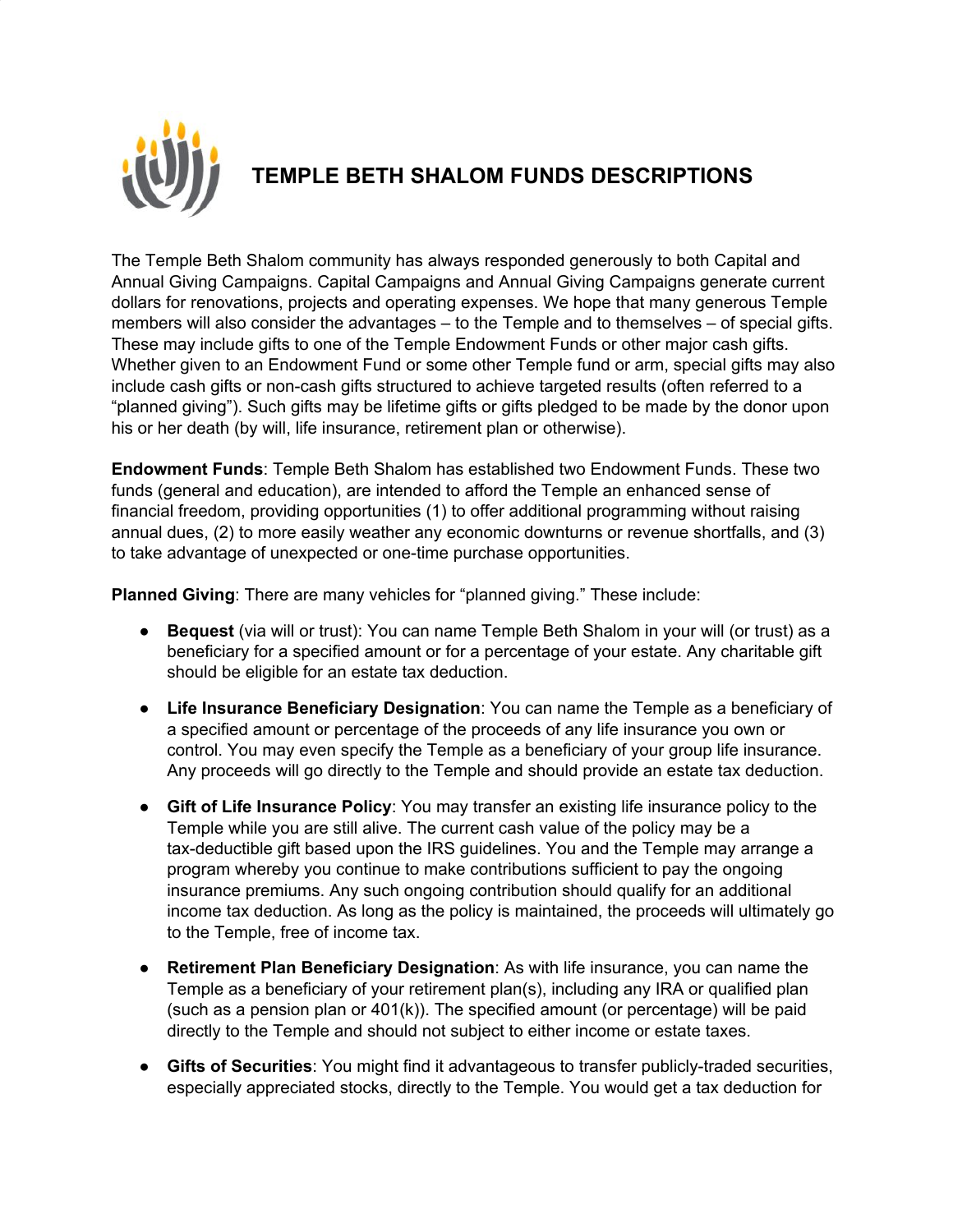the contribution for the fair market value of the stock, based upon the IRS guidelines. You would thereby avoid paying the capital gain tax that you would have incurred had you first sold the appreciated stock and given the equivalent amount of cash.

- **Gifts of Property**: There are special rules concerning the transfer of property (art, real estate, etc.) to a charitable institution, including certain appraisal and reporting rules. In addition to an outright gift, you and the Temple, in appropriate circumstances, could consider entering into a "bargain sale" – that is, a transaction which is part-sale, part-gift.
- **Charitable Remainder Trust**: A charitable remainder trust (CRT) is a separate non-taxpaying entity that will convert assets to a specified income stream payable to you and/or your spouse (or family members) for life or for a specified term. The income stream may be fixed at the outset or fixed as a percentage of the annual value of the trust (thus providing you with inflation protection). When you transfer assets to a CRT, you will also obtain an income tax deduction. If properly structured, it may serve as a vehicle for gifting one or more appreciated assets before a sale, permitting you to avoid paying any direct tax on the gain from the sale. The proceeds are invested by your trustee to provide the specified cash flow, with an accompanying goal of increasing the proceeds that ultimately will go to the Temple.
- **Charitable Lead Trust**: A charitable lead trust (CLT) is basically the flip of a charitable remainder trust. A CLT distributes a specified stream to the designated charity (the Temple) for a specific period of time or the life of the donor (and/or family members). The principal ultimately reverts back to the donor or family. A gift to a CLT generally is not eligible for any upfront income tax deduction. However, by the same token, its ongoing income is no longer taxed to you. Alternatively, you can obtain an upfront deduction for a gift to a CLT structured as a "grantor trust," but then the CLT income would be taxed back to you, without any offset for the trust's annual charitable distributions. By using a CLT, you may be able to pass assets to your family members while being assessed gift or estate tax a fraction of assets' current values. A CLT therefore may represent a powerful long-term planning strategy for a family that is in a position to defer the return of a portion of its wealth, while providing a substantial benefit to the Temple in the meantime.
- **Donor Advised Fund:** A donor advised fund is established to collect individual contributions and invest them for the benefit of one or more charities. Donor advised funds are sponsored both by certain large non-profit organizations (including Combined Jewish Philanthropies) and certain mutual funds and brokerage houses. As a donor, you get an upfront tax deduction based upon the IRS guidelines at the time of the gift to the fund. The funds are invested and dedicated to eventual distributions to one or charitable organizations. You (and your family) decide how and when the funds are distributed. Such a fund therefore bears some resemblance to a private foundation, but avoids much of the complexity and expense that private foundations entail. Although the Temple does not administer any donor advised fund itself, we hope you would consider the Temple when selecting recipients from any fund you might establish, and we would be happy to work with you in making any such arrangements.

**Legacy Circle**: The Temple is creating a "Legacy Circle" to recognize those individuals who have made a bequest in their will, or made the Temple a beneficiary of their life insurance or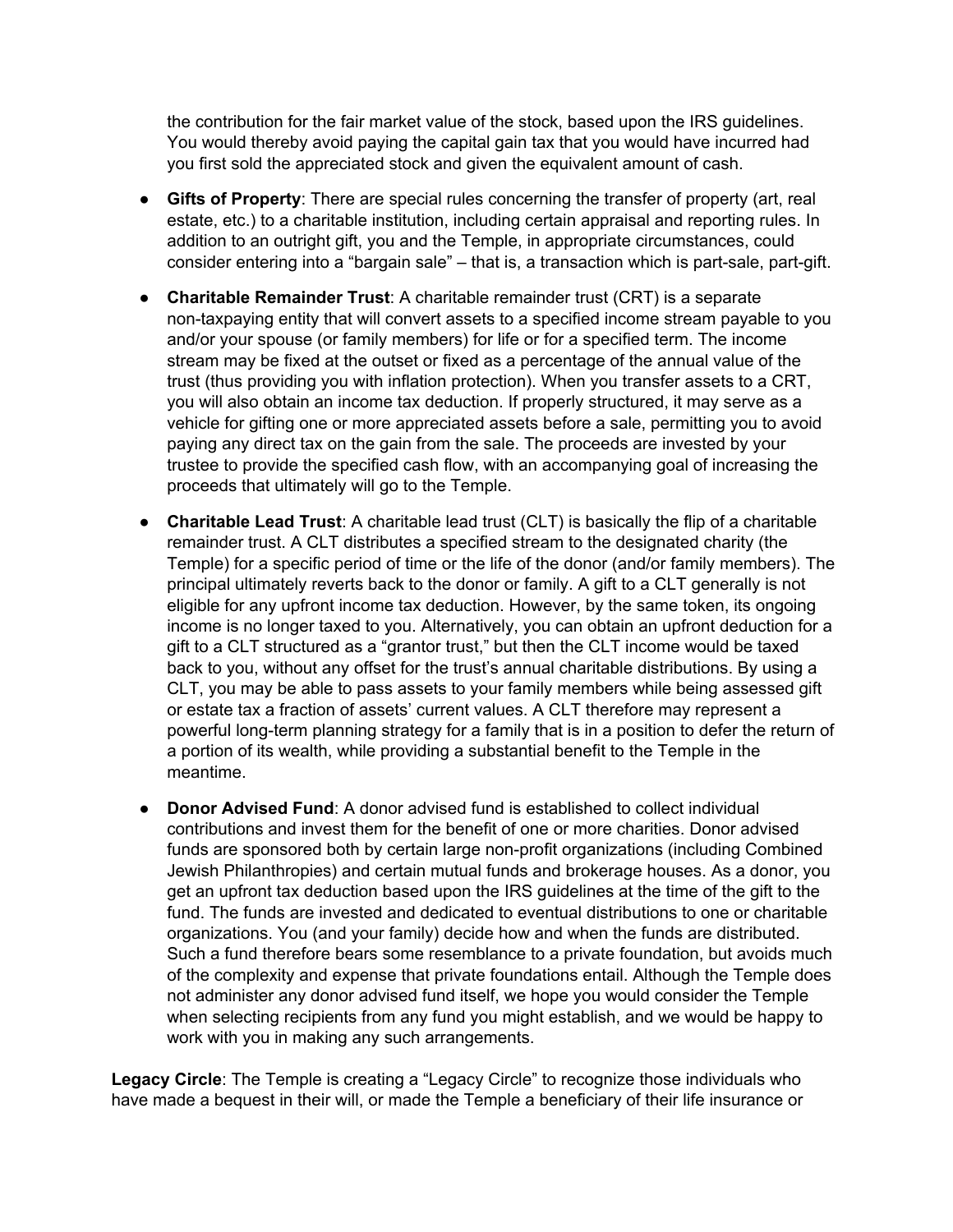retirement plan. Initially, the minimum bequest for membership would be \$1,000. Our objective is to create a broad constituency who are committed to providing the long term financial safety net for the Temple's continued growth, future options and financial wellbeing.

**Lasting Tribute**: In any case, you may make any gift made in memory or in honor of one or more loved ones. Your gift, in that way, will be a lasting tribute to your loved ones, enduring, in effect, as long as the Temple.

**Further Information**: If you would like to learn more about any of the above planned giving options, please contact any of the following members of the Endowments, Gifts and Memorials Committee:

Judy Chudnofsky at [judychud@comcast.net](mailto:judychud@comcast.net) Ken Davis, chair at [kdavis@bulfinchgroup.com](mailto:kdavis@bulfinchgroup.com) Ed Ginn at [eginnchestnut@msn.com](mailto:eginnchestnut@msn.com) Louis Grossman at [louis@grossmanco.com](mailto:louis@grossmanco.com)

You may also ask your legal or tax advisor to contact one of these members. If the member you contact is not able to address your specific issue, he or she may contact another member or put you in touch with another member. Together, we will try to address any reasonable question and to be as helpful as possible.

**Legal Notice**: This information set forth above is provided as aid to persons considering a possible gift to the Temple. It is intended only as a summary and not as any definitive legal or tax advice. Though the Temple believes such information to be accurate, the rules regarding charitable donations are complex and changing, and special rules may apply in your particular circumstances. You therefore should not rely on this information to make any final decisions. Rather, it is essential that you consult with, and rely on, your own legal or tax advisor. Insofar as any member of the Endowment Committee is acting on behalf of the Temple with respect to any prospective gift to the Temple, such member is not authorized to represent you or to provide any formal legal or tax advice to you.